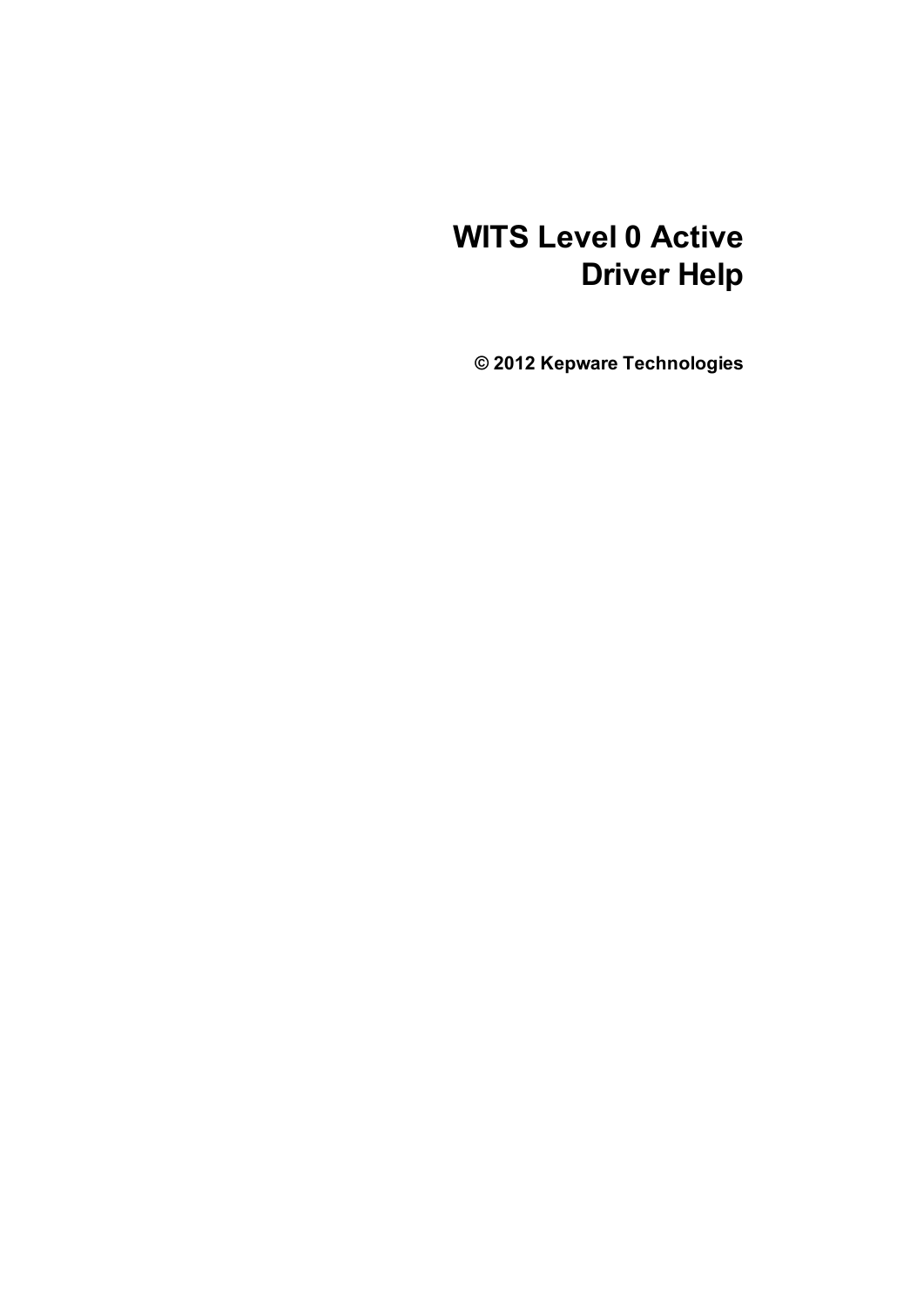# <span id="page-1-0"></span>**Table of Contents**

| Device ' <device name="">' item '<wits id="">', Write value length exceeds maximum frame length</wits></device>                                   |
|---------------------------------------------------------------------------------------------------------------------------------------------------|
| Device ' <device name="">', Abandoning current message after <time in="" ms=""> ms of inactivity 10</time></device>                               |
| Device ' <device name="">', Invalid delimiter. Expecting '<configured delimiter="">'. Discarding</configured></device>                            |
| Device ' <device name="">', Message parsing error. Discarding remainder of message 11</device>                                                    |
| Device ' <device name="">', More than 4096 bytes in item '<wits id="">' data. Discarding remainder of</wits></device>                             |
| Device ' <device name="">', Non-numeric WITS ID found: '<wits id="">'. Discarding remainder of mes-.</wits></device>                              |
| Device ' <device name="">', Non-printable character '<hex byte="">' found in WITS ID. Discarding</hex></device>                                   |
| Device ' <device name="">', Non-printable character '<hex byte="">' in item '<wits id="">' data. Dis-</wits></hex></device>                       |
| Device ' <device name="">', Received Null value '<null value="">' for item '<wits id="">'. Setting tag to</wits></null></device>                  |
| Device ' <device name="">', Request has timed out after <time in="" seconds=""> seconds of inactivity 12</time></device>                          |
| Device ' <device name="">', Value '<value>' is invalid for item '<wits id="">' with data type '<data <="" td=""></data></wits></value></device>   |
| Device ' <device name="">', Value '<value>' out of range for item '<wits id="">' with data type '<data <="" td=""></data></wits></value></device> |
|                                                                                                                                                   |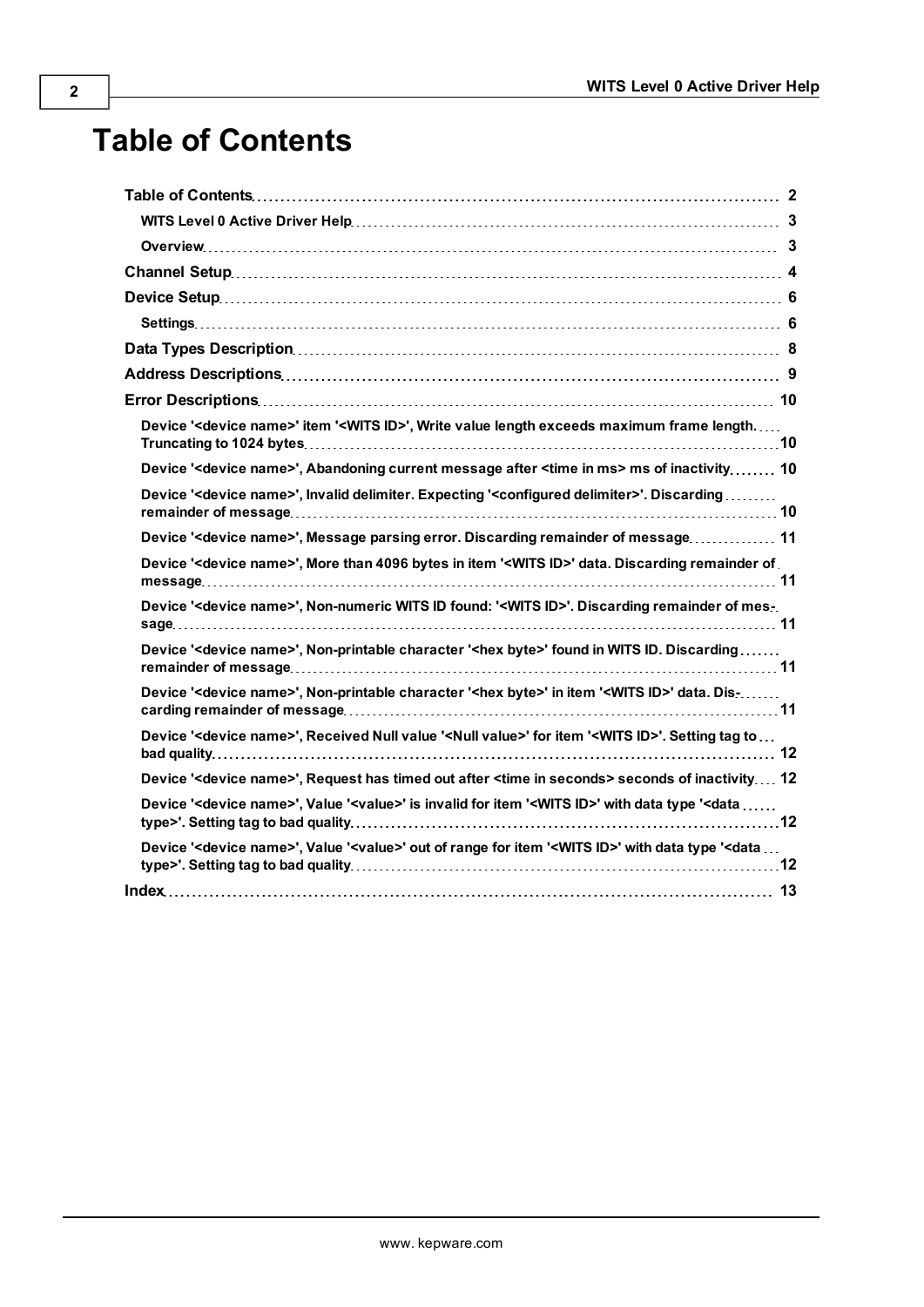# <span id="page-2-0"></span>**WITS Level 0 Active Driver Help**

Help version 1.003

#### **CONTENTS**

**[Overview](#page-2-1)** What is the WITS Level 0 Active Driver?

**[Channel](#page-3-0) [Setup](#page-3-0)** How do I specify timeout settings for the channel?

**[Device](#page-5-0) [Setup](#page-5-0)** How do I configure devices for use with this driver?

**[Data](#page-7-0) [Types](#page-7-0) [Description](#page-7-0)** What data types does this driver support?

#### **[Address](#page-8-0) [Descriptions](#page-8-0)**

How do I address a data location on a WITS Level 0 Active Driver device?

# **[Error](#page-9-0) [Descriptions](#page-9-0)**

<span id="page-2-1"></span>What error messages are produced by the WITS Level 0 Active Driver?

# **Overview**

The WITS Level 0 Active Driver provides an easy and reliable way to connect WITS Level 0 devices to OPC client applications, including HMI, SCADA, Historian, MES, ERP and countless custom applications. It is intended for use with devices that support Level 0 of the WITS protocol and transmit solicited data.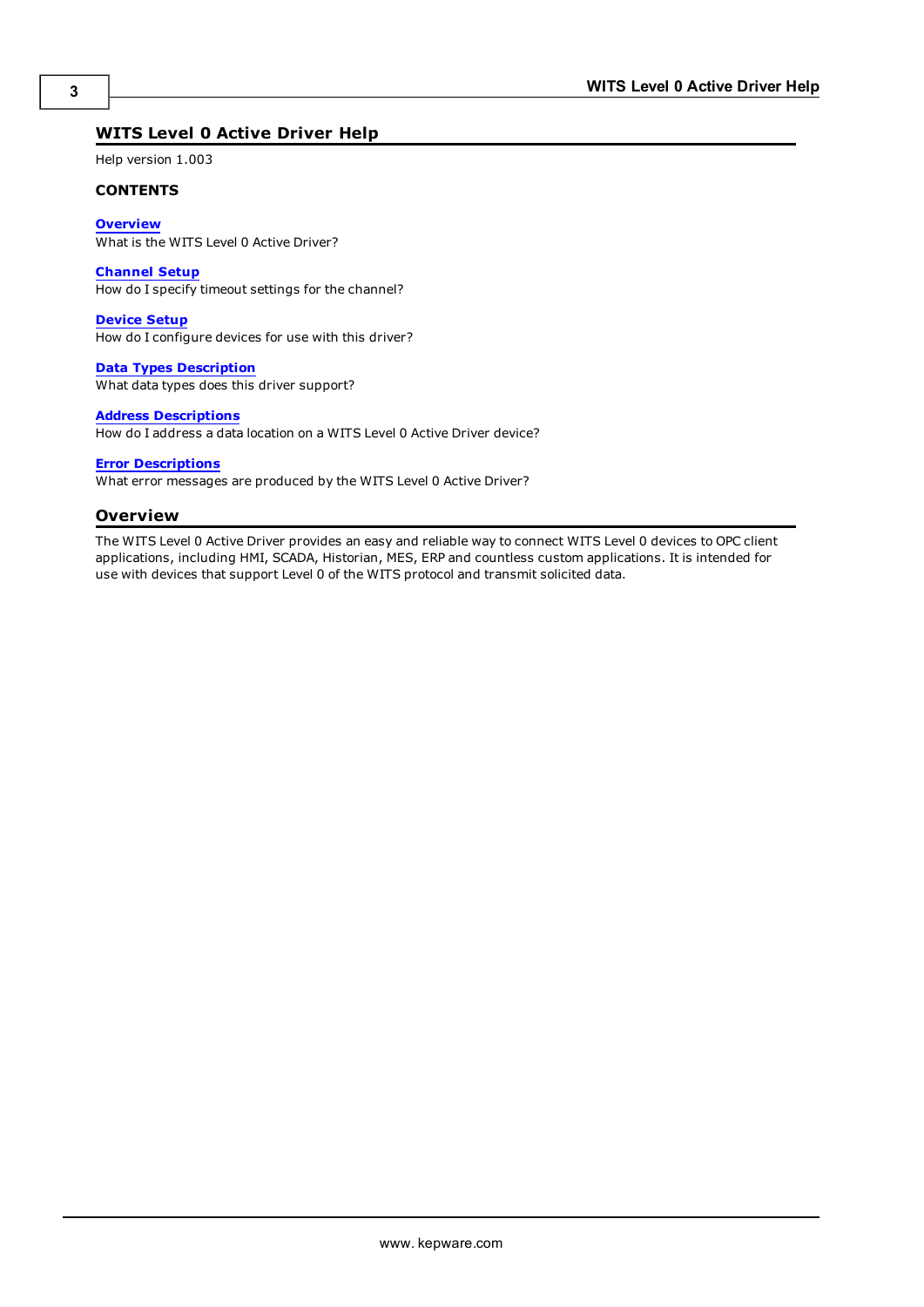# <span id="page-3-0"></span>**Channel Setup**

| Request<br>New Channel - Request | x                                                                                                                                                           |
|----------------------------------|-------------------------------------------------------------------------------------------------------------------------------------------------------------|
|                                  | The Request Interval is the period at which the<br>driver will send a request frame.<br>The Request Message is the body of the request<br>frame to be sent. |
| $-0.1$                           | Request Interval (sec):<br>0111-9999.99<br>Request Message:<br>$\overline{\phantom{a}}$                                                                     |
|                                  | Cancel<br>$<$ Back<br>$N$ ext ><br>Help                                                                                                                     |

Descriptions of the parameters are as follows:

- **Request Interval:** This parameter specifies the time in seconds that the driver will write a request frame to the configured COM Port. The valid range is 1 to 3600 seconds. The default setting is 1 second.
- **Request Message:** This parameter specifies the message portion of the frame that the driver will send to request solicited data. The default setting is "0111-9999.99".

# **Timeout**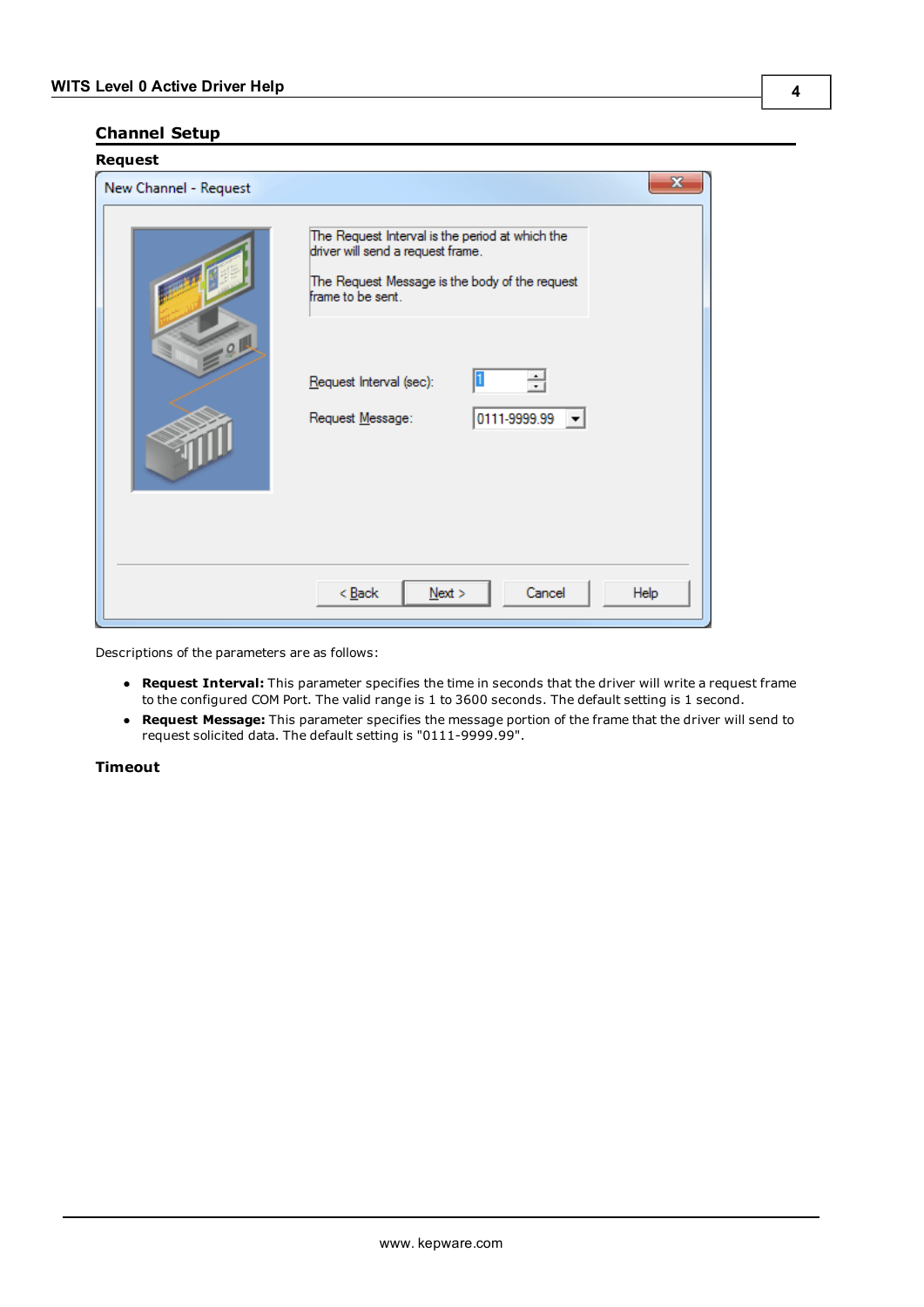| New Channel - Timeout |                                                                                                                                                                       |
|-----------------------|-----------------------------------------------------------------------------------------------------------------------------------------------------------------------|
| $-9$                  | The Request Timeout is the time the driver will<br>wait to receive a response.<br>The Inter-Character Timeout is the time the driver<br>will wait between characters. |
|                       | Request Timeout (sec):<br>250<br>Inter-Character Timeout (ms):<br>골                                                                                                   |
|                       | $<$ Back<br>$N$ ext ><br>Cancel<br>Help                                                                                                                               |

Descriptions of the parameters are as follows:

- **Request Timeout:** This parameter specifies the time in seconds that the driver will wait between sending a request for data and receiving the valid beginning of a response. When the timeout expires, the device's error state will be set and all tags owned by the associated device will be set to Bad quality. The valid range is 1 to 3600 seconds. The default setting is 1 second.
- **· Inter-Character Timeout:** This parameter specifies the time in milliseconds that the driver will wait between receiving bytes within a message. When the timeout expires, the device's error state will be set, the current message will be abandoned, and the driver will interpret the next received byte as the beginning of a new message. The valid range is 50 to 1000 milliseconds. The default setting is 250 milliseconds.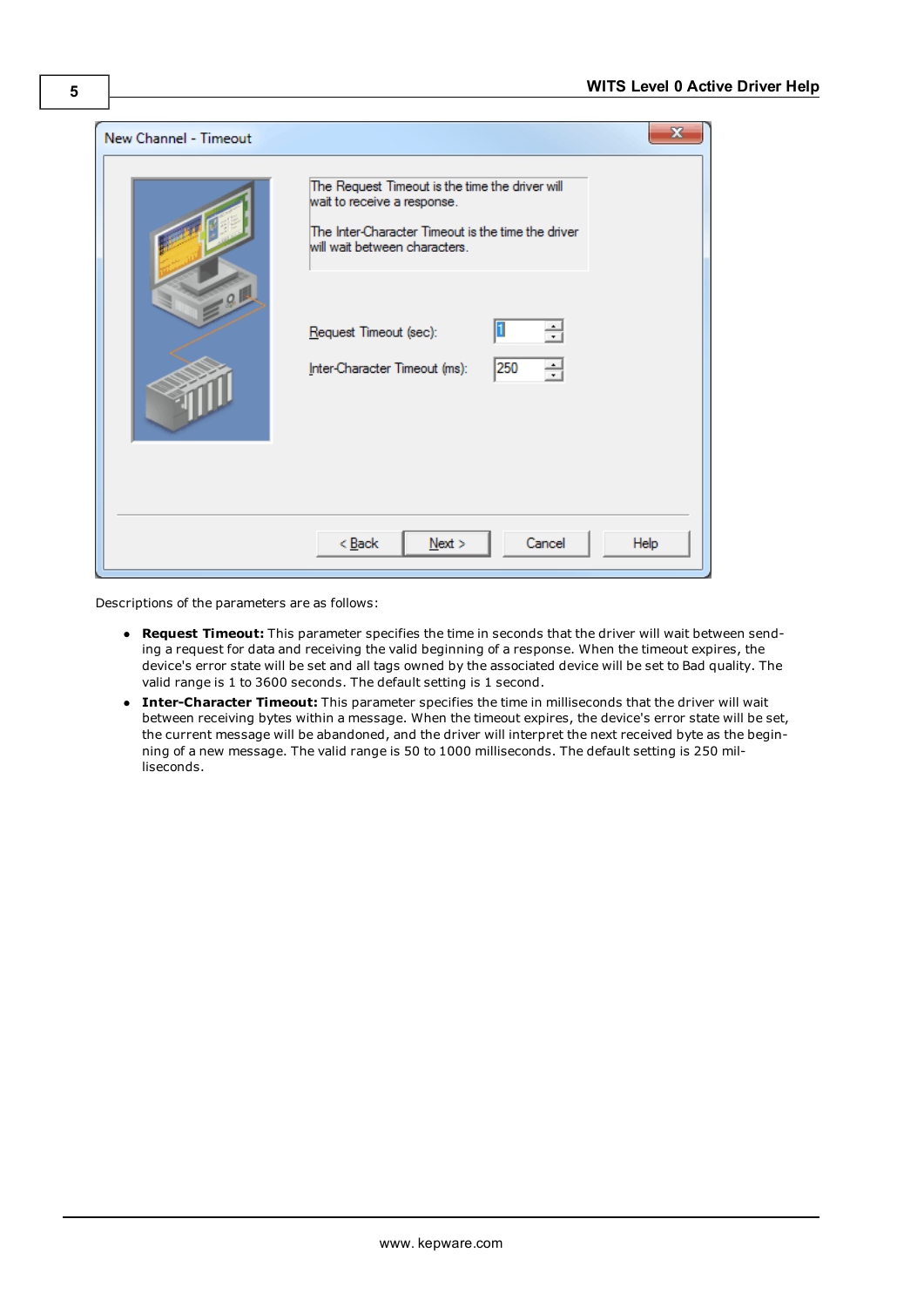# <span id="page-5-0"></span>**Device Setup**

# **Supported Devices**

All devices that transmit solicited WITS Level 0 data.

# **Communication Protocol**

WITS Level 0

# **Supported Communication Parameters**

Baud Rate: All major Baud rates. Parity: Odd, Even, and None. Data Bits: 8. Stop Bits: 1 and 2.

**Note:** Not all of the listed configurations may be supported in every device.

#### **Maximum Number of Channels and Devices**

The maximum number of channels supported by this driver is 256. The maximum number of devices supported is 256 (1 device per channel).

#### **Ethernet Encapsulation**

This driver supports Ethernet Encapsulation, which allows the driver to communicate with serial devices attached to an Ethernet network using a terminal server. It may be enabled for the channel through the Communications dialog in Channel Properties. For more information, refer to the server's help file.

## **Automatic Tag Database Generation**

This driver supports the Automatic Tag Database Generation of all pre-defined WITS records. For more information on pre-defined WITS records, refer to **[W.I.T.S.](http://home.sprynet.com/~carob/) [Wellsite](http://home.sprynet.com/~carob/) [Information](http://home.sprynet.com/~carob/) [Transfer](http://home.sprynet.com/~carob/) [Specification](http://home.sprynet.com/~carob/)**.

# **Cable Diagram**



<span id="page-5-1"></span>**Settings**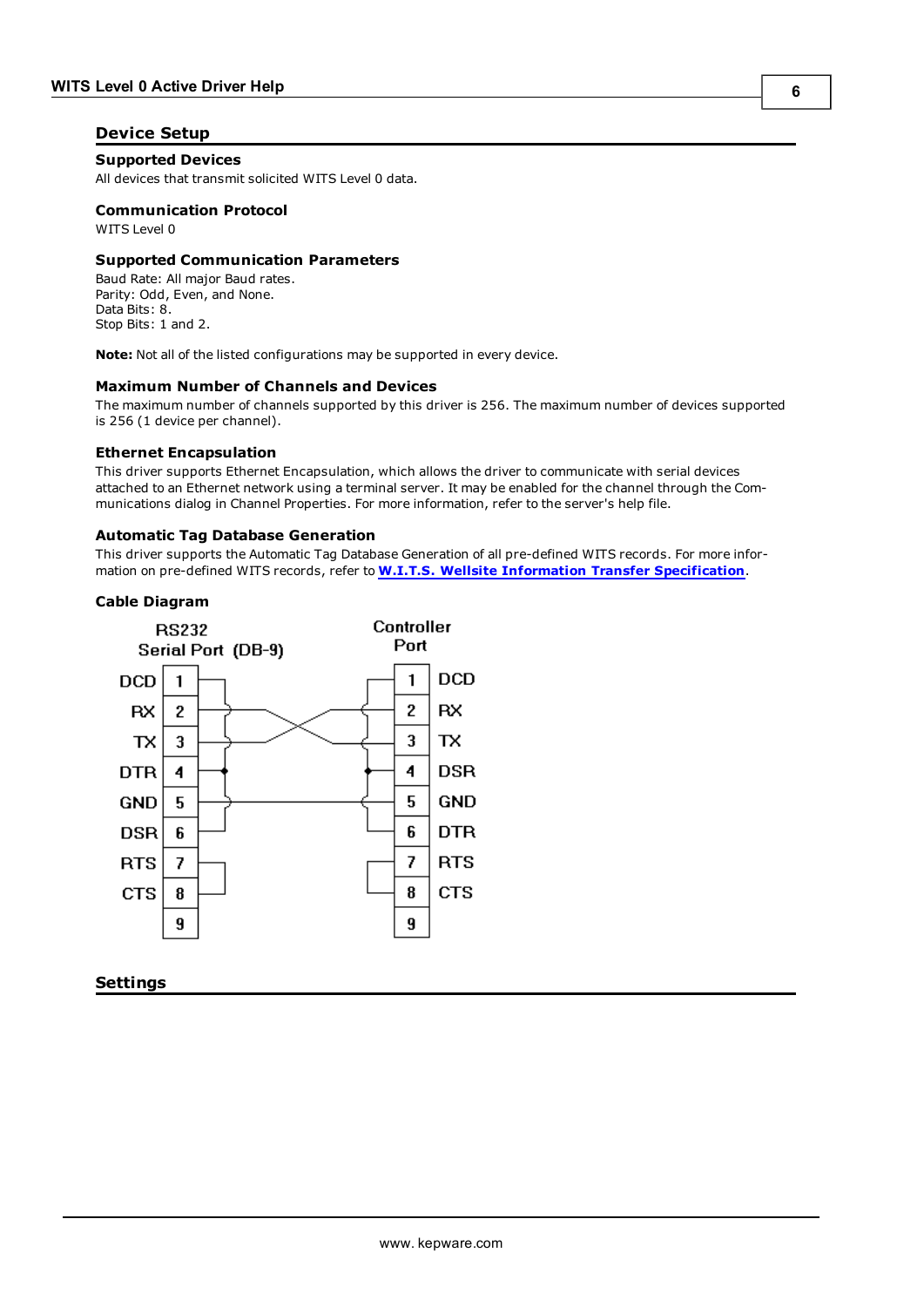| New Device - Settings | x                                                                                                                                                                                                                                                                                                                                                 |
|-----------------------|---------------------------------------------------------------------------------------------------------------------------------------------------------------------------------------------------------------------------------------------------------------------------------------------------------------------------------------------------|
| $-0$                  | Select the delimiter to be sent and expected<br>between the lines of a message.<br>Select whether tag is updated immediately on<br>write, and the minimum time between writes.<br>Protocol Settings<br><cr><lf><br/>Delimiter:<br/>−<br/><b>Write Settings</b><br/>Update local value on write<br/>싂<br/>10<br/>Inter-write delay (ms):</lf></cr> |
|                       | Cancel<br>Next<br>< <u>B</u> ack<br>Help                                                                                                                                                                                                                                                                                                          |

Descriptions of the parameters are as follows:

- **Delimiter:** This parameter specifies the sequence of characters that the driver will expect between the lines of a WITS Level 0 message. Options include <CR><LF>, <LF><CR>, <CR>, and <LF>. The default setting is <CR><LF>. Descriptions of the options are as follows:
	- **<CR><LF>:** This option is a carriage return followed by a line feed.
	- **·** <LF><CR>: This option is a line feed followed by a carriage return.
	- **<CR>:** This option is a carriage return.
	- **•** <LF>: This option is a line feed.
- **· Update local value on write:** When checked, this option will update the local value immediately when a tag is written. This option should be disabled when the WITS device is expected to echo the written item back to the driver. The default setting is unchecked.

**Note:** If the device is in an error state, the tag's value will not be updated until the error state is cleared.

**Inter-write delay:** This parameter specifies the minimum amount of time that the driver will wait in between sending requests to the target device. The default setting is 0 milliseconds.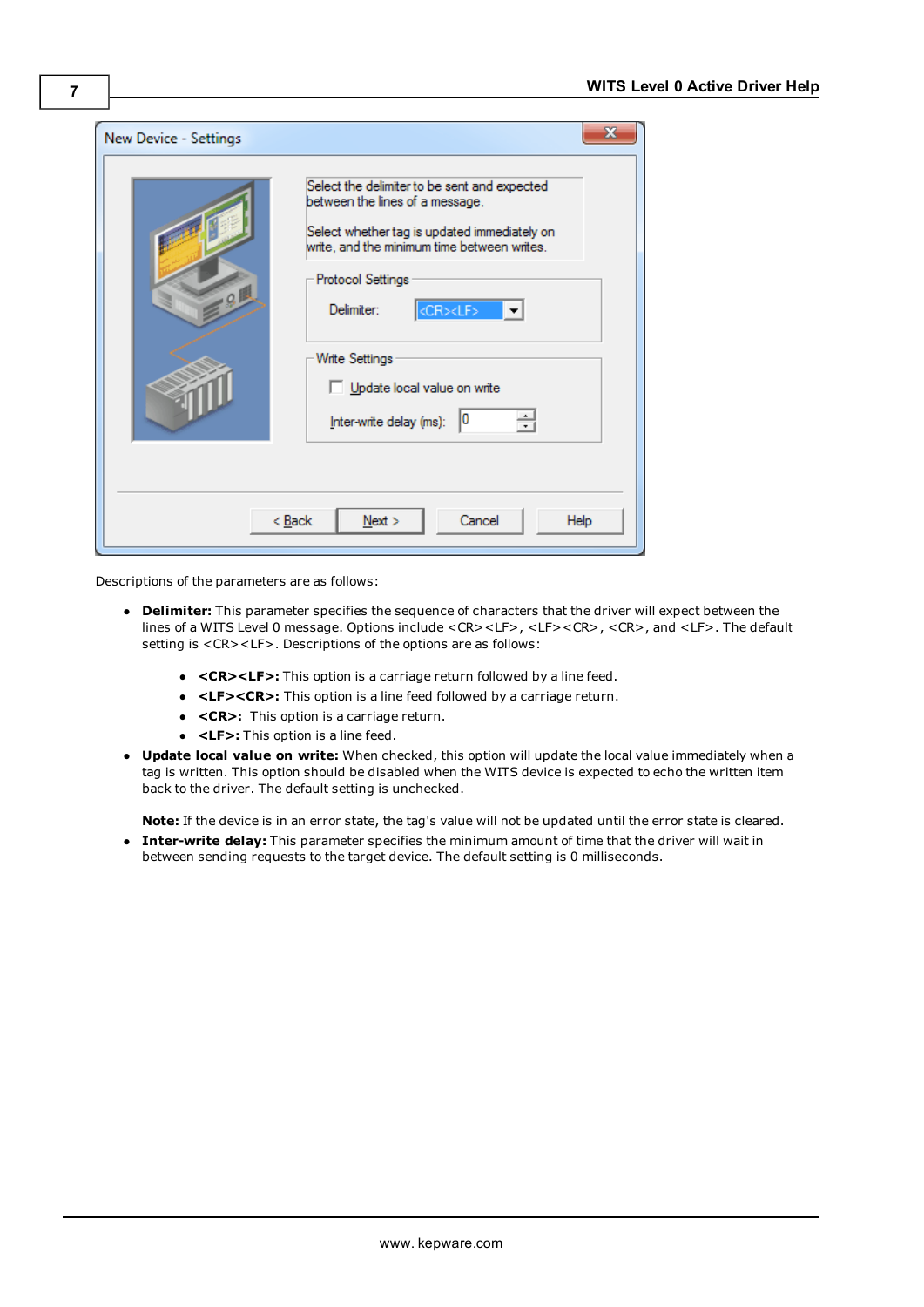# <span id="page-7-0"></span>**Data Types Description**

| Data Type    | <b>Description</b>                                       |
|--------------|----------------------------------------------------------|
| Short        | Signed 16 bit value                                      |
|              |                                                          |
|              | bit 0 is the low bit                                     |
|              | bit 14 is the high bit                                   |
|              | bit 15 is the sign bit                                   |
| Long         | Signed 32 bit value                                      |
|              |                                                          |
|              | bit 0 is the low bit                                     |
|              | bit 30 is the high bit                                   |
|              | bit 31 is the sign bit                                   |
| <b>DWord</b> | Unsigned 32 bit value                                    |
|              |                                                          |
|              | bit 0 is the low bit                                     |
|              | bit 31 is the high bit                                   |
| Float        | 32 bit floating point value                              |
|              |                                                          |
|              | bit 0 is the low bit                                     |
|              | bit 31 is the high bit                                   |
| String       | Null terminated ASCII string                             |
|              |                                                          |
|              | Strings up to a length of 4096 characters are supported. |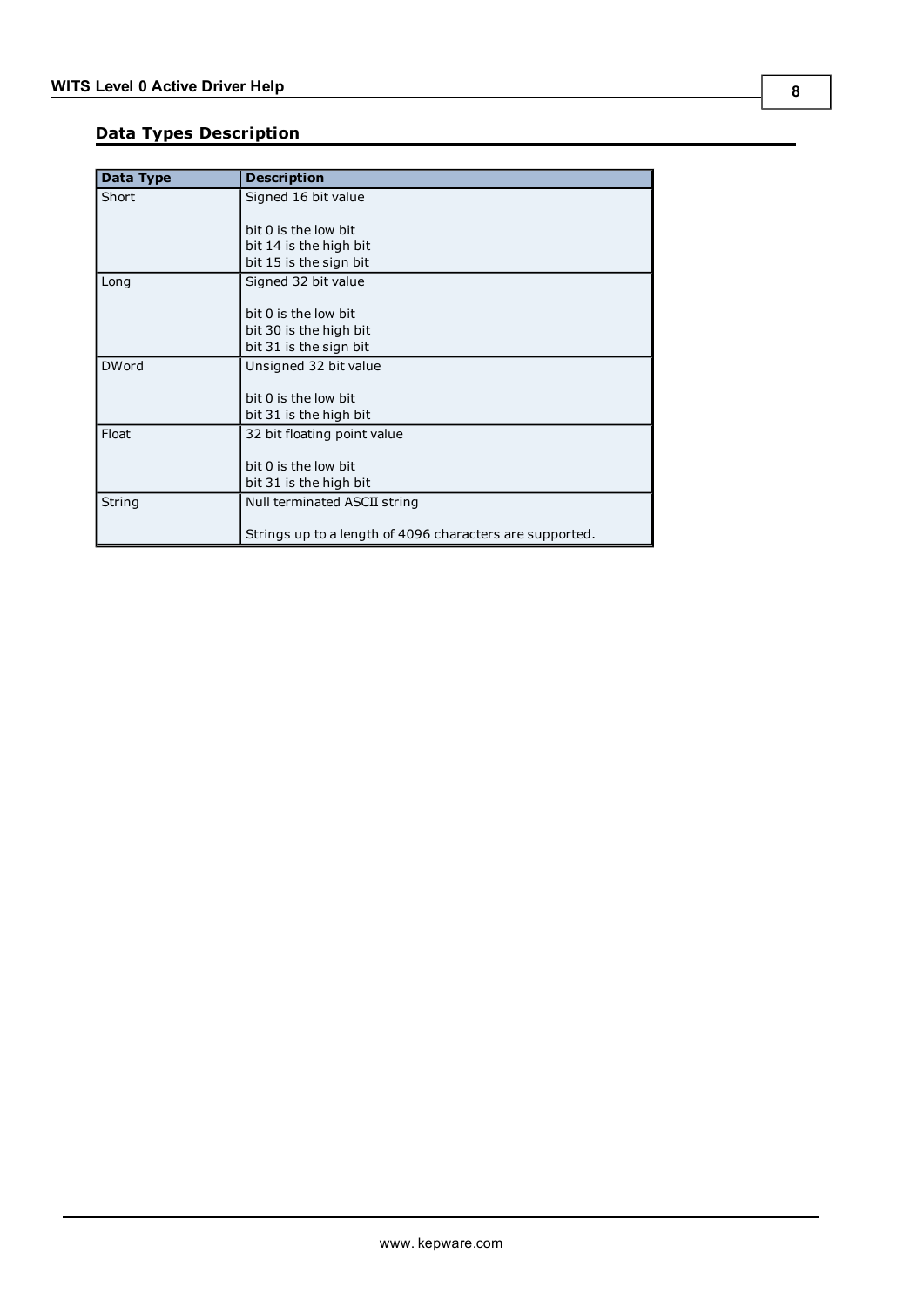# <span id="page-8-0"></span>**Address Descriptions**

The default data type is displayed in **bold**.

| <b>Address</b> | Range     | Data Type                         | <b>Access</b> |
|----------------|-----------|-----------------------------------|---------------|
| <b>XXXX</b>    | 0001-9999 | Short, DWord, Long, Float, String | Read/Write    |

**Note 1:** The WITS Level 0 Active Driver supports the full range of addresses between 0001 and 9999. If the address is pre-defined in the WITS specification, the default data type will be equal to the pre-defined item's data type. If the address is not pre-defined, the default data type will be String.

**Note 2:** For more information on pre-defined WITS records, refer to **[W.I.T.S.](http://home.sprynet.com/~carob/) [Wellsite](http://home.sprynet.com/~carob/) [Information](http://home.sprynet.com/~carob/) [Transfer](http://home.sprynet.com/~carob/) [Specification](http://home.sprynet.com/~carob/)**.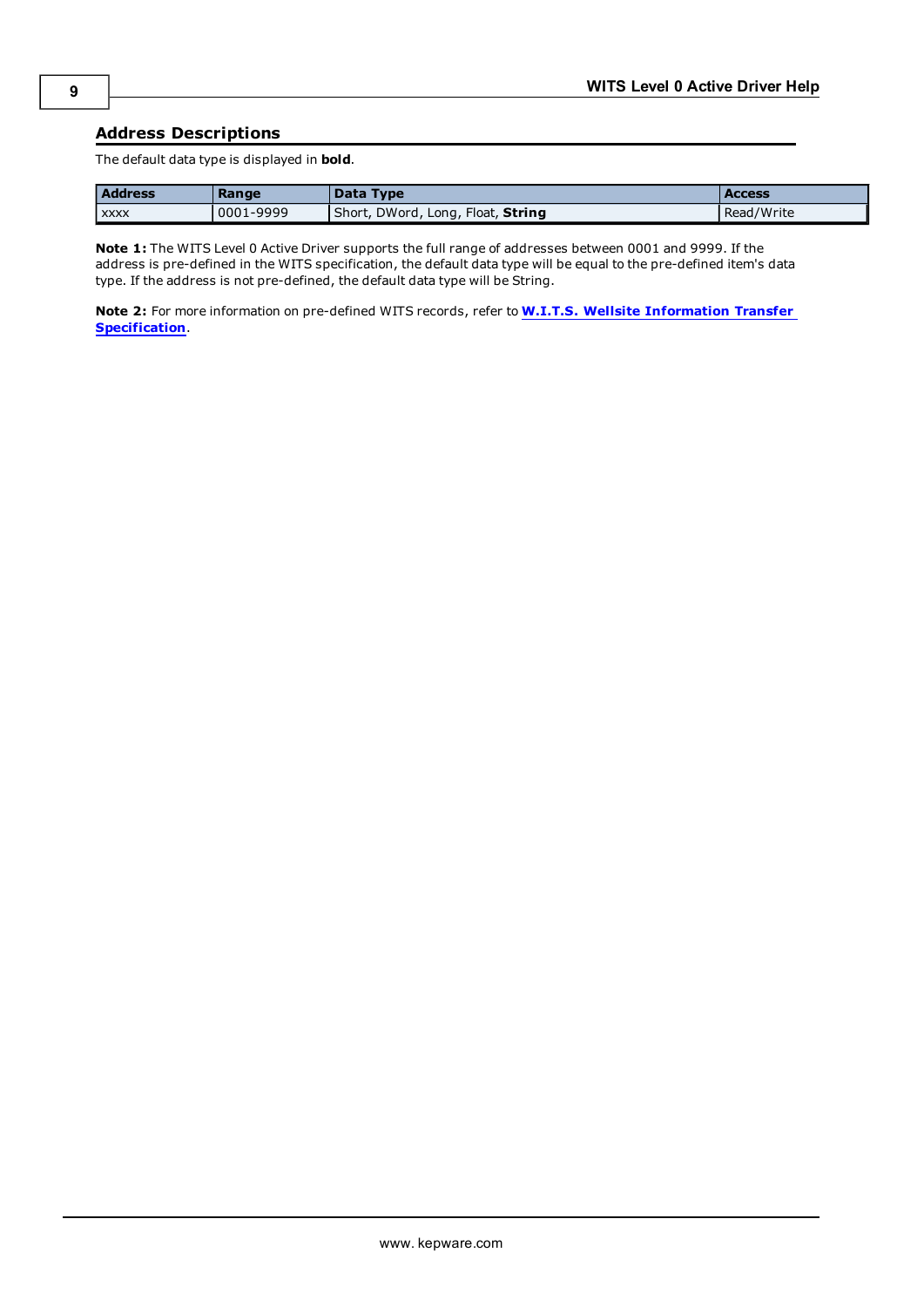# <span id="page-9-0"></span>**Error Descriptions**

The following error/warning messages may be generated. Click on the link for a description of the message.

**[Device](#page-9-1) ['<device](#page-9-1) [name>'](#page-9-1) [item](#page-9-1) ['<WITS](#page-9-1) [ID>',](#page-9-1) [Write](#page-9-1) [value](#page-9-1) [length](#page-9-1) [exceeds](#page-9-1) [maximum](#page-9-1) [frame](#page-9-1) [length.](#page-9-1) [Truncating](#page-9-1) [to](#page-9-1) [1024](#page-9-1) [bytes](#page-9-1)**

**[Device](#page-9-2) ['<device](#page-9-2) [name>',](#page-9-2) [Abandoning](#page-9-2) [current](#page-9-2) [message](#page-9-2) [after](#page-9-2) [<time](#page-9-2) [in](#page-9-2) [ms>](#page-9-2) [ms](#page-9-2) [of](#page-9-2) [inactivity](#page-9-2) [Device](#page-9-3) ['<device](#page-9-3) [name>',](#page-9-3) [Invalid](#page-9-3) [delimiter.](#page-9-3) [Expecting](#page-9-3) ['<configured](#page-9-3) [delimiter>'.](#page-9-3) [Discarding](#page-9-3) [remainder](#page-9-3) [of](#page-9-3) [message](#page-9-3)**

**[Device](#page-10-0) ['>device](#page-10-0) [name<',](#page-10-0) [Message](#page-10-0) [parsing](#page-10-0) [error.](#page-10-0) [Discarding](#page-10-0) [remainder](#page-10-0) [of](#page-10-0) [message](#page-10-0)**

**[Device](#page-10-1) ['<device](#page-10-1) [name>',](#page-10-1) [More](#page-10-1) [than](#page-10-1) [4096](#page-10-1) [bytes](#page-10-1) [in](#page-10-1) [item](#page-10-1) ['<WITS](#page-10-1) [ID>'](#page-10-1) [data.](#page-10-1) [Discarding](#page-10-1) [remainder](#page-10-1) [of](#page-10-1) [message](#page-10-1)**

**[Device](#page-10-2) ['<device](#page-10-2) [name>',](#page-10-2) [Non-numeric](#page-10-2) [WITS](#page-10-2) [ID](#page-10-2) [found:](#page-10-2) ['<WITS](#page-10-2) [ID>'.](#page-10-2) [Discarding](#page-10-2) [remainder](#page-10-2) [of](#page-10-2) [mes](#page-10-2)[sage](#page-10-2)**

**[Device](#page-10-3) ['<device](#page-10-3) [name>',](#page-10-3) [Non-printable](#page-10-3) [character](#page-10-3) ['<hex](#page-10-3) [byte>'](#page-10-3) [found](#page-10-3) [in](#page-10-3) [WITS](#page-10-3) [ID.](#page-10-3) [Discarding](#page-10-3) [remainder](#page-10-3) [of](#page-10-3) [message](#page-10-3)**

**[Device](#page-10-4) ['<device](#page-10-4) [name>',](#page-10-4) [Non-printable](#page-10-4) [character](#page-10-4) ['<hex](#page-10-4) [byte>'](#page-10-4) [in](#page-10-4) [item](#page-10-4) ['<WITS](#page-10-4) [ID>'](#page-10-4) [data.](#page-10-4) [Dis](#page-10-4)[carding](#page-10-4) [remainder](#page-10-4) [of](#page-10-4) [message](#page-10-4)**

**[Device](#page-11-0) ['<device](#page-11-0) [name>',](#page-11-0) [Received](#page-11-0) [Null](#page-11-0) [value](#page-11-0) ['<Null](#page-11-0) [value>'](#page-11-0) [for](#page-11-0) [item](#page-11-0) ['<WITS](#page-11-0) [ID>'.](#page-11-0) [Setting](#page-11-0) [tag](#page-11-0) [to](#page-11-0) [bad](#page-11-0) [quality](#page-11-0)**

**[Device](#page-11-1) ['<device](#page-11-1) [name>',](#page-11-1) [Request](#page-11-1) [has](#page-11-1) [timed](#page-11-1) [out](#page-11-1) [after](#page-11-1) [<time](#page-11-1) [in](#page-11-1) [seconds>](#page-11-1) [seconds](#page-11-1) [of](#page-11-1) [inactivity](#page-11-1) [Device](#page-11-2) ['<device](#page-11-2) [name>',](#page-11-2) [Value](#page-11-2) ['<value>'](#page-11-2) [is](#page-11-2) [invalid](#page-11-2) [for](#page-11-2) [item](#page-11-2) ['<WITS](#page-11-2) [ID>'](#page-11-2) [with](#page-11-2) [data](#page-11-2) [type](#page-11-2) ['<data](#page-11-2) [type>'.](#page-11-2) [Setting](#page-11-2) [tag](#page-11-2) [to](#page-11-2) [bad](#page-11-2) [quality](#page-11-2)**

**[Device](#page-11-3) ['<device](#page-11-3) [name>',](#page-11-3) [Value](#page-11-3) ['<value>'](#page-11-3) [out](#page-11-3) [of](#page-11-3) [range](#page-11-3) [for](#page-11-3) [item](#page-11-3) ['<WITS](#page-11-3) [ID>'](#page-11-3) [with](#page-11-3) [data](#page-11-3) [type](#page-11-3) ['<data](#page-11-3) [type>'.](#page-11-3) [Setting](#page-11-3) [tag](#page-11-3) [to](#page-11-3) [bad](#page-11-3) [quality](#page-11-3)**

# <span id="page-9-1"></span>**Device '<device name>' item '<WITS ID>', Write value length exceeds maximum frame length. Truncating to 1024 bytes**

## **Error Type:**

Warning

## **Possible Cause:**

The written value is greater than 1024 characters.

#### **Solution:**

<span id="page-9-2"></span>If truncation is not acceptable, write values that are less than or equal to 1024 characters.

# **Device '<device name>', Abandoning current message after <time in ms> ms of inactivity**

**Error Type:**

Warning

#### **Possible Cause:**

The connection with the device was lost partway through message reception.

#### **Solution:**

1. Ensure that the device is sending valid WITS Level 0 messages.

- 2. Ensure that the connection with the device is reliable.
- <span id="page-9-3"></span>3. Adjust the value of the Inter-Character Timeout parameter.

# **Device '<device name>', Invalid delimiter. Expecting '<configured delimiter>'. Discarding remainder of message**

#### **Error Type:**

Warning

#### **Possible Cause:**

The delimiter sent by the device is not equal to the delimiter that was configured.

# **Solution:**

Ensure that the delimiter sent by the device is equal to the delimiter that was configured.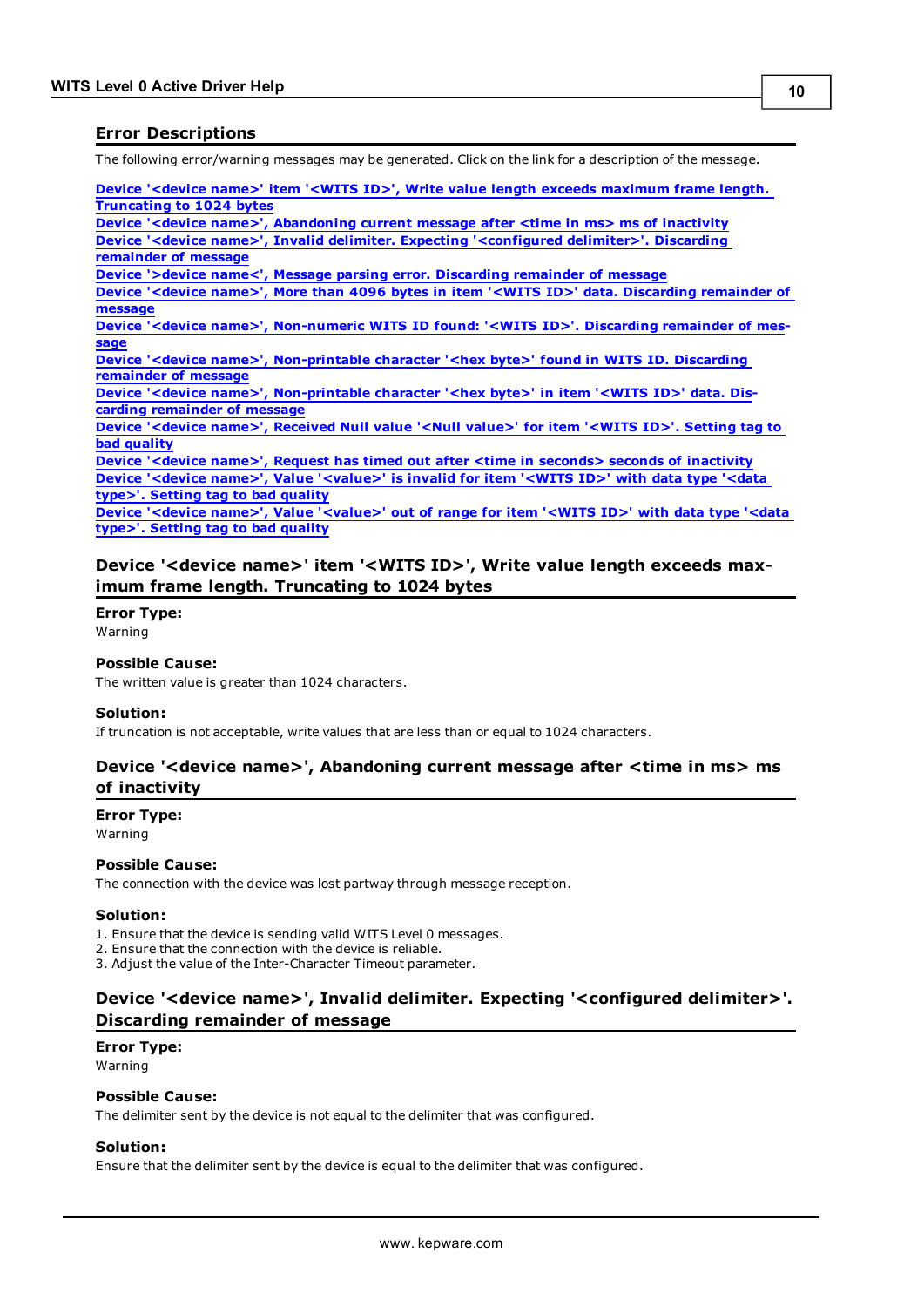# <span id="page-10-0"></span>**Device '<device name>', Message parsing error. Discarding remainder of message**

# **Error Type:**

Warning

# **Possible Cause:**

An incorrect character was received when a header (&&) or trailer (!!) was expected.

#### **Solution**

<span id="page-10-1"></span>Verify that the data being sent follows the WITS Level 0 protocol.

# **Device '<device name>', More than 4096 bytes in item '<WITS ID>' data. Discarding remainder of message**

#### **Error Type:**

Warning

# **Possible Cause:**

A line of data is greater than 4096 bytes long.

#### **Solution:**

<span id="page-10-2"></span>Reduce the data sent by WITS Level 0 devices to 4096 bytes or fewer.

# **Device '<device name>', Non-numeric WITS ID found: '<WITS ID>'. Discarding remainder of message**

## **Error Type:**

Warning

# **Possible Cause:**

1. A non-numeric character was received as part of a WITS ID. This may be due to noise on the transmission medium or an invalid WITS ID being sent by the device.

2. The configured delimiter is part of, but not equal to, the delimiter sent by the device.

#### **Solution:**

1. Ensure that the WITS device only transmits numeric WITS IDs.

<span id="page-10-3"></span>2. Ensure that the delimiter is correctly configured.

# **Device '<device name>', Non-printable character '<hex byte>' found in WITS ID. Discarding remainder of message**

# **Error Type:**

Warning

#### **Possible Cause:**

1. A non-printable character was received in a WITS ID. This may be due to noise on the transmission medium or an invalid WITS ID being sent by the device.

2. The configured delimiter is part of, but not equal to, the delimiter sent by the device.

#### **Solution:**

1. Ensure the WITS device transmits only printable ASCII characters.

<span id="page-10-4"></span>2. Ensure that the delimiter is correctly configured.

# **Device '<device name>', Non-printable character '<hex byte>' in item '<WITS ID>' data. Discarding remainder of message**

# **Error Type:**

Warning

# **Possible Cause:**

A non-printable character was received in the value of an item. This may be due to noise on the transmission medium or an invalid value being sent by the device.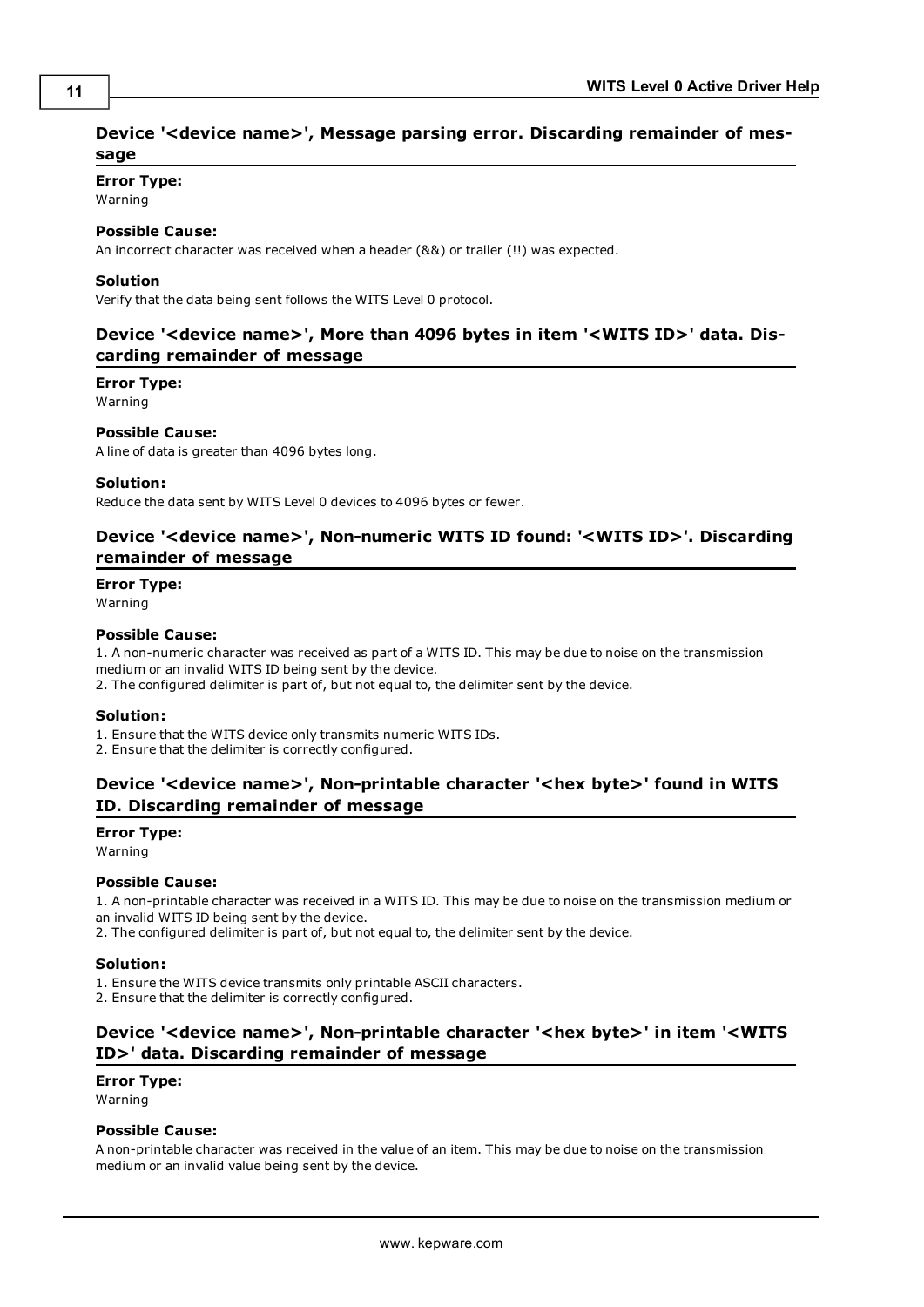# **Solution:**

<span id="page-11-0"></span>Ensure that the WITS device only transmits printable ASCII characters.

# **Device '<device name>', Received Null value '<Null value>' for item '<WITS ID>'. Setting tag to bad quality**

#### **Error Type:**

Warning

## **Possible Cause:**

Either -8888 or -9999 was received as the value of an item.

## **Solution:**

<span id="page-11-1"></span>Ensure that the Null value transmission was expected.

# **Device '<device name>', Request has timed out after <time in seconds> seconds of inactivity**

# **Error Type:**

Warning

## **Possible Cause:**

The connection with the device has not been established or has been lost.

## **Solution:**

1. Verify the connection with the device.

<span id="page-11-2"></span>2. Adjust the value specified in the Request Timeout parameter.

# **Device '<device name>', Value '<value>' is invalid for item '<WITS ID>' with data type '<data type>'. Setting tag to bad quality**

# **Error Type:**

Warning

#### **Possible Cause:**

A tag with a numeric data type received a value from a device with a non-numeric character.

#### **Solution:**

<span id="page-11-3"></span>Ensure that the data sent by the device is valid, and that the appropriate data type is configured.

# **Device '<device name>', Value '<value>' out of range for item '<WITS ID>' with data type '<data type>'. Setting tag to bad quality**

# **Error Type:**

Warning

#### **Possible Cause:**

The received data is outside the range of values allowed for the configured numeric data type.

# **Solution:**

Ensure that the data sent by the device is valid, and that the appropriate data type is configured.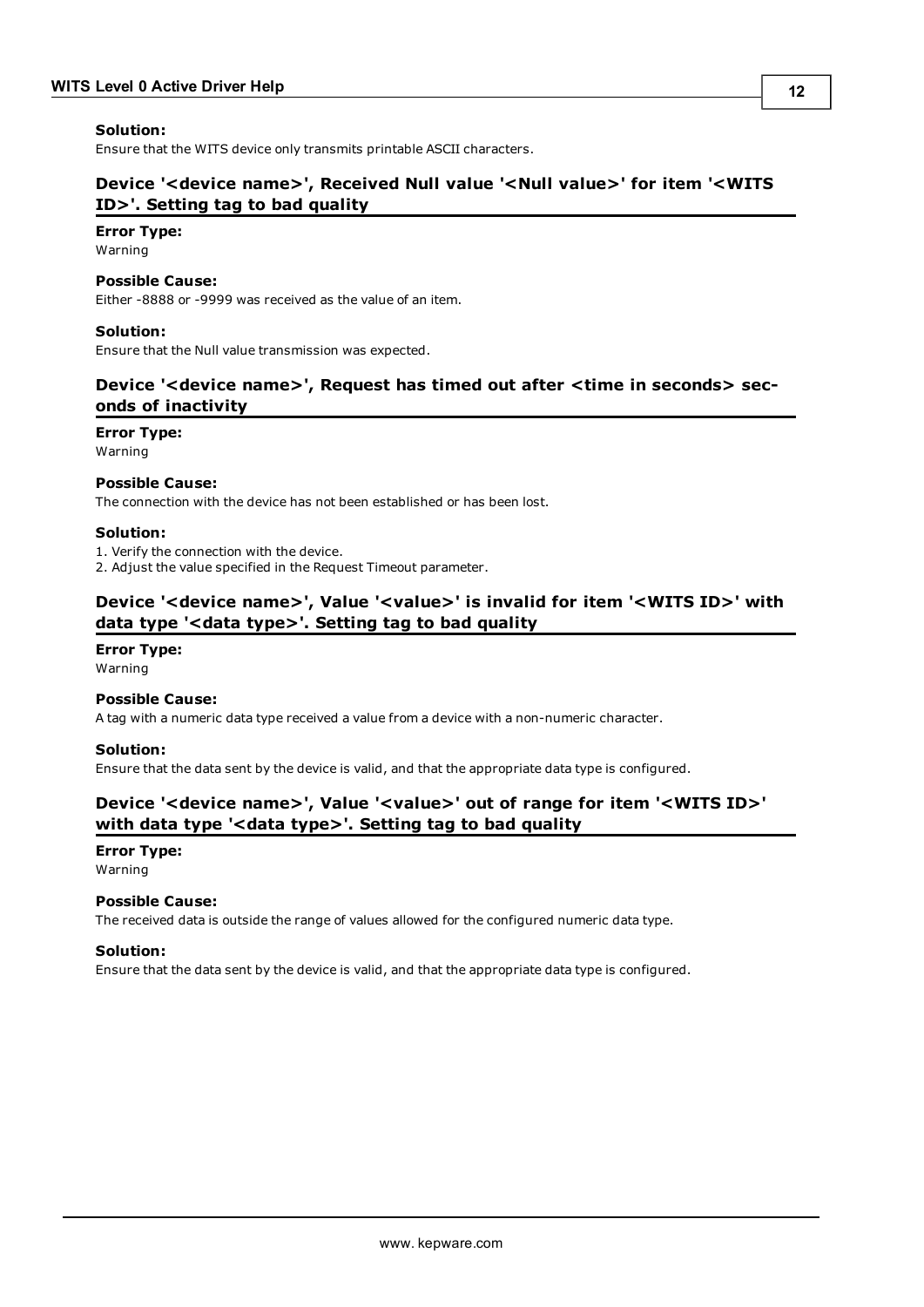# <span id="page-12-0"></span>**Index**

# **A**

|--|

# **C**

# **D**

| Device ' <device name="">' item '<wits id="">', Write value length exceeds maximum frame  10</wits></device>                                      |
|---------------------------------------------------------------------------------------------------------------------------------------------------|
| Device ' <device name="">', Abandoning current message after <time in="" ms=""> ms of inactivity 10</time></device>                               |
| Device ' <device name="">', Invalid delimiter. Expecting '<configured delimiter="">'. Discarding  10</configured></device>                        |
| Device ' <device name="">', Message parsing error. Discarding remainder of message 11</device>                                                    |
| Device ' <device name="">', More than 4096 bytes in item '<wits id="">' data. Discarding  11</wits></device>                                      |
| Device ' <device name="">', Non-numeric WITS ID found</device>                                                                                    |
| ' <wits id="">'. Discarding remainder of message<br/>11</wits>                                                                                    |
| Device ' <device name="">', Non-printable character '<hex byte="">' found in WITS ID. Discarding 11</hex></device>                                |
| Device ' <device name="">', Non-printable character '<hex byte="">' in item '<wits id="">' data. Dis- 11</wits></hex></device>                    |
| Device ' <device name="">', Received Null value '<null value="">' for item '<wits id="">'. Setting  12</wits></null></device>                     |
| Device ' <device name="">', Request has timed out after <time in="" seconds=""> seconds of inac 12</time></device>                                |
| Device ' <device name="">', Value '<value>' is invalid for item '<wits id="">' with data type '<data 12<="" td=""></data></wits></value></device> |
| Device ' <device name="">', Value '<value>' out of range for item '<wits id="">' with data type  12</wits></value></device>                       |
|                                                                                                                                                   |